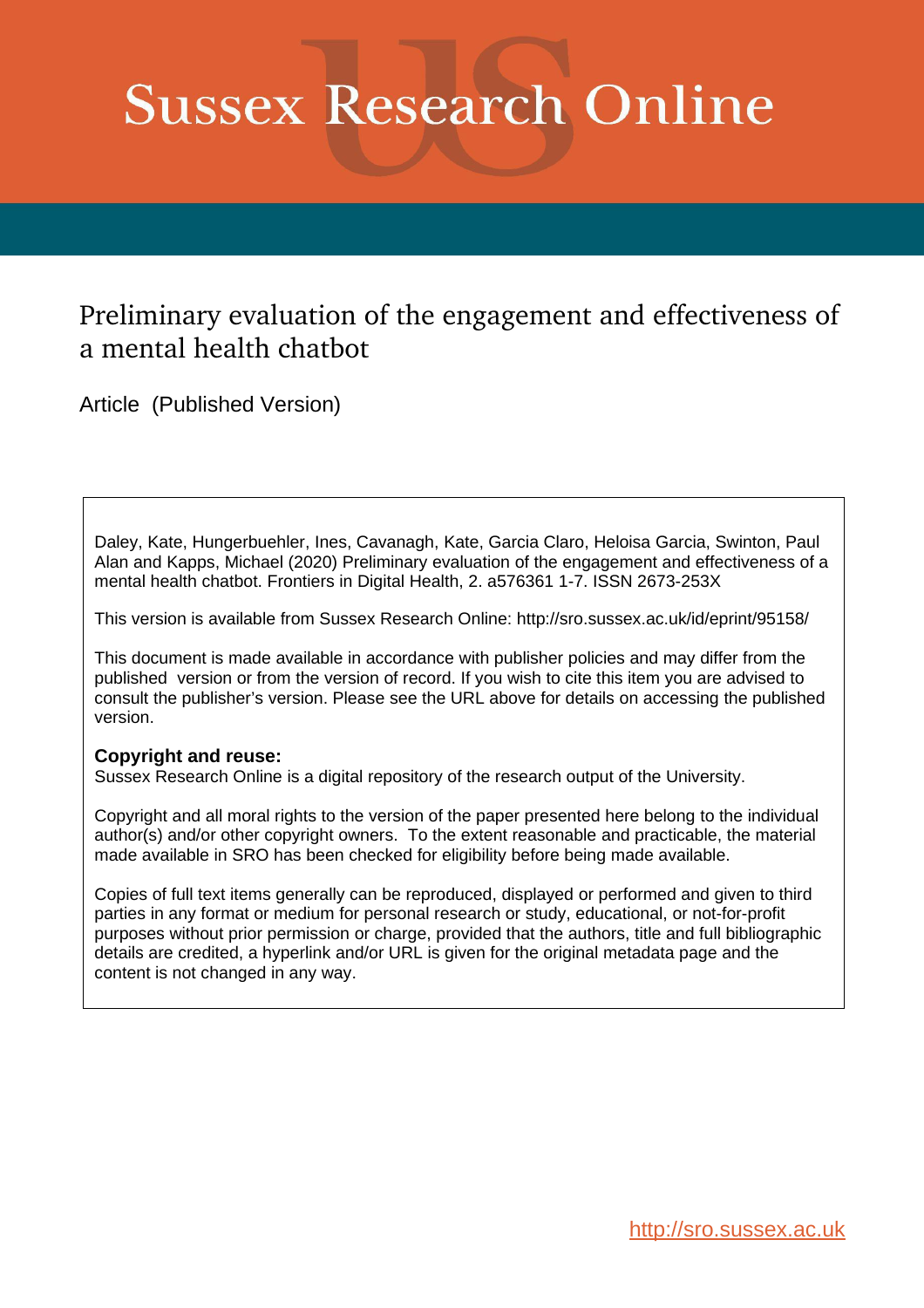



# Preliminary Evaluation of the [Engagement and Effectiveness of a](https://www.frontiersin.org/articles/10.3389/fdgth.2020.576361/full) Mental Health Chatbot

Kate Daley <sup>1\*</sup>, Ines Hungerbuehler <sup>1</sup>, Kate Cavanagh <sup>2</sup>, Heloísa Garcia Claro <sup>3,4</sup>, Paul Alan Swinton<sup>5</sup> and Michael Kapps<sup>1</sup>

<sup>1</sup> Vitalk, TNH Health, São Paulo, Brazil, <sup>2</sup> School of Psychology, University of Sussex, Brighton, United Kingdom, <sup>3</sup> Department of Preventive Medicine, Medical School, University of São Paulo, São Paulo, Brazil, <sup>4</sup> School of Nursing, University of Campinas, Campinas, Brazil, <sup>5</sup> School of Health Sciences, Robert Gordon University, Aberdeen, United Kingdom

**Background:** Mental health difficulties are highly prevalent, yet access to support is limited by barriers of stigma, cost, and availability. These issues are even more prevalent in low- and middle-income countries, and digital technology is one potential way to overcome these barriers. Digital mental health interventions are effective but often struggle with low engagement rates, particularly in the absence of human support. Chatbots could offer a scalable solution, simulating human support at a lower cost.

#### **OPEN ACCESS**

#### Edited by:

Phuong N. Pham, Harvard Medical School, United States

#### Reviewed by:

Niamh Lennox-Chhugani, TaoHealth Research, United Kingdom Aikaterini Bourazeri, University of Essex, United Kingdom Michael McTear, Ulster University, United Kingdom

> \*Correspondence: Kate Daley [drkatedaley@gmail.com](mailto:drkatedaley@gmail.com)

#### Specialty section:

This article was submitted to Health Technology Innovation, a section of the journal Frontiers in Digital Health

Received: 25 June 2020 Accepted: 10 November 2020 Published: 30 November 2020

#### Citation:

Daley K, Hungerbuehler I, Cavanagh K, Claro HG, Swinton PA and Kapps M (2020) Preliminary Evaluation of the Engagement and Effectiveness of a Mental Health Chathot Front. Digit. Health 2:576361. doi: [10.3389/fdgth.2020.576361](https://doi.org/10.3389/fdgth.2020.576361)

**Objective:** To complete a preliminary evaluation of engagement and effectiveness of Vitalk, a mental health chatbot, at reducing anxiety, depression and stress.

**Methods:** Real world data was analyzed from 3,629 Vitalk users who had completed the first phase of a Vitalk program ("less anxiety," "less stress" or "better mood"). Programs were delivered through written conversation with a chatbot. Engagement was calculated from the number of responses sent to the chatbot divided by days in the program.

Results: Users sent an average of 8.17 responses per day. For all three programs, target outcome scores reduced between baseline and follow up with large effect sizes for anxiety (Cohen's  $d = -0.85$ ), depression (Cohen's  $d = -0.91$ ) and stress (Cohen's d = −0.81). Increased engagement resulted in improved post-intervention values for anxiety and depression.

**Conclusion:** This study highlights a chatbot's potential to reduce mental health symptoms in the general population within Brazil. While findings show promise, further research is required.

Keywords: digital health, chatbot, conversational agent(s), mental health, depression, anxiety, stress, low-and middle-income

#### INTRODUCTION

Mental health disorders are highly prevalent, yet numbers accessing treatment are low [\(1,](#page-6-0) [2\)](#page-6-1). Reasons cited for this discrepancy include structural barriers such as a lack of availability, high cost and attitudinal barriers such as perceived stigma [\(3,](#page-6-2) [4\)](#page-6-3). Advances in digital technology along with increases in internet access and smartphone ownership could offer an opportunity to overcome some of these barriers, bringing relative anonymity and scalability at a lower cost [\(5,](#page-6-4) [6\)](#page-6-5).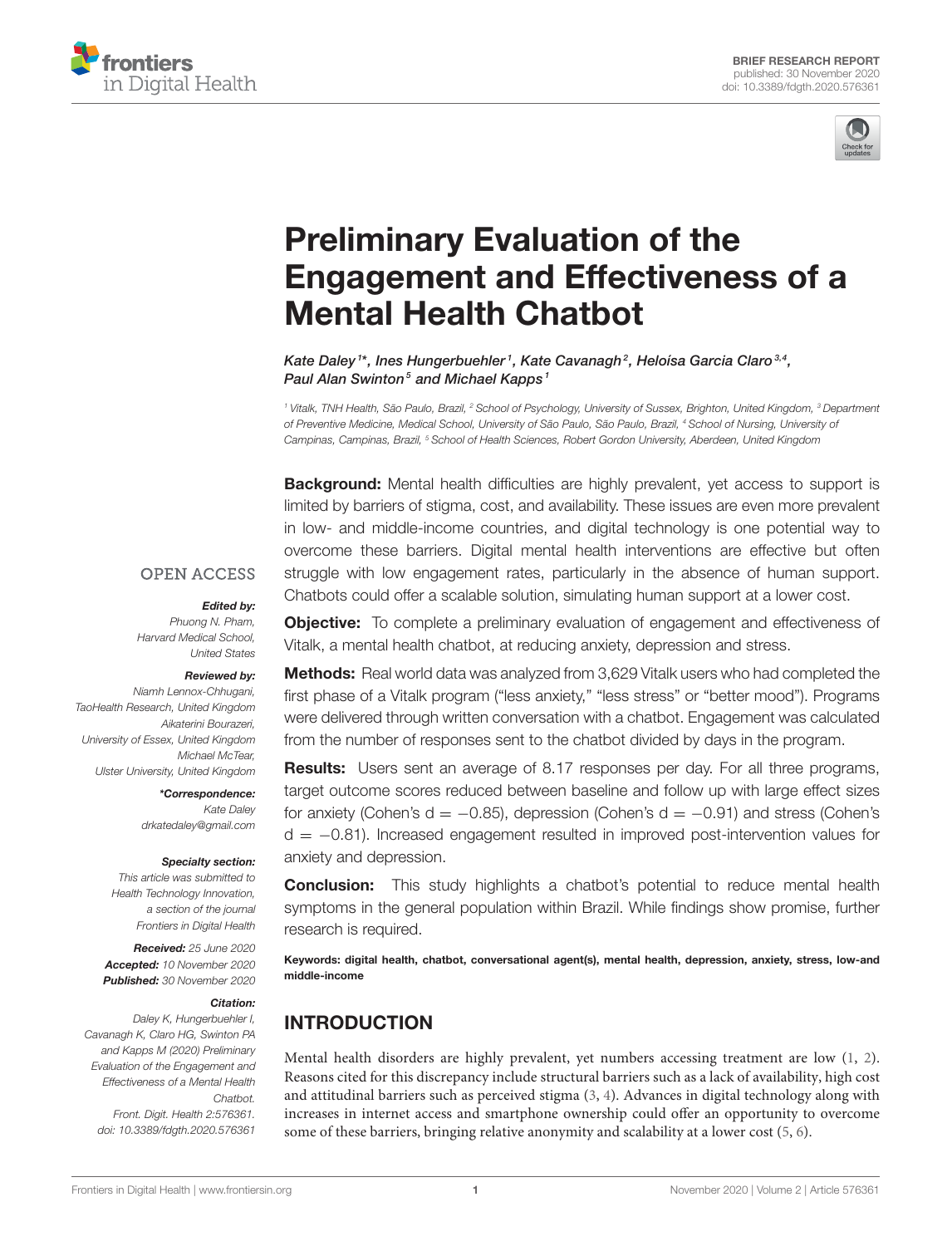There is growing empirical support for use of digital technology in mental health, where web platforms or smartphone applications are used to deliver evidence-based interventions. These digital interventions are effective, feasible and acceptable to users [\(7](#page-6-6)[–9\)](#page-6-7), although are associated with low engagement and poor adherence [\(10,](#page-6-8) [11\)](#page-6-9). Adherence rates and outcomes appear more favorable when active human support or guidance is integrated into the digital tool [\(12,](#page-6-10) [13\)](#page-6-11), but this limits scalability. The development of conversational agents, or chatbots could offer an interesting solution [\(14,](#page-6-12) [15\)](#page-6-13). Chatbots take a conversational approach, simulating human interaction through written text. This ability to mimic human support could potentially improve engagement while enabling scalability through automation. This could be particularly interesting in low- and middle- income settings where there are large mental health treatment gaps and scarce resources available [\(6\)](#page-6-5).

Within mental health, chatbots have been used to deliver psychoeducation, self care strategies and skills training and show high satisfaction rates [\(14,](#page-6-12) [15\)](#page-6-13). The use of chatbots appears feasible and acceptable to users [\(15,](#page-6-13) [16\)](#page-6-14), but there is less certainty on effectiveness. The knowledge base is however growing rapidly, with recent studies finding that engaging with a conversational agent over relatively short periods can reduce perceived stress [\(11\)](#page-6-9) and improve symptoms of depression [\(5\)](#page-6-4) and anxiety [\(5,](#page-6-4) [17\)](#page-6-15). These studies are all RCTs or pilot RCT's and challenges surrounding user engagement means that real world uptake may differ [\(10\)](#page-6-8). Additionally, the studies were all completed in high income countries, with small sample sizes ( $n < 75$ ) and recruited from student populations.

To our knowledge there have been no studies to evaluate the use of mental health chatbots within Latin America. This study seeks to explore if a mental health chatbot has the potential to be effective within Brazil.

#### AIM

To evaluate real world engagement and effectiveness of Vitalk, a newly developed mental health chatbot. The hypothesis is that use of the chatbot will lead to a reduction in symptoms of stress, anxiety and depression over a 1 month period.

## METHODS

#### **Participants**

Vitalk was installed voluntarily by members of the general population who had found it on the hosting platform, through marketing campaigns, word of mouth, or a personal search. Vitalk sought to offer conversations about mental health and self help strategies to improve well-being. Users had installed Vitalk between June and November 2019 and completed 1 month of a Vitalk program ( $N = 3,629$ ). All users were Portuguese speakers located in Brazil and over 18 years of age, with internet access.

## Description of Chatbot

Vitalk is an automated chatbot delivering mental health content in an innovative conversational format. It is a free-to-use service,

hosted within an instant messenger platform, accessible from any internet-enabled device. The chatbot is built on ruby and JavaScript and was created by the IT, product development and UX team at TNH Health.

The overall aim of Vitalk is to improve well-being by reducing stress, anxiety and depression using a preventative approach to mental health. It consists of three core programs, addressing themes of anxiety, low mood, and stress. Programs are 90 days in duration, divided into three 30-day phases. During each phase, the user is engaged in four to five conversations per week, each lasting ∼5 min. Outcome measurement and feedback on scores is built into the program, with users completing symptom questionnaires at baseline and the end of each phase.

The conversations are based on insights and strategies taken from Cognitive Behavioral Therapy (CBT) and Positive Psychology [\(18,](#page-6-16) [19\)](#page-7-0), which include (but are not limited to) psychoeducation, cognitive restructuring, behavioral activation, gratitude, and practical exercises such as breathing, relaxation and meditation. The goal of the conversations is to help the user reflect on experiences and learn techniques which can help them manage stress, mood and anxiety. A mood tracking tool helps to aid reflection, "emojis" and GIFs to mimic a natural human interaction and gamification to increase engagement. The chatbot avatar is named Viki and was developed through focus groups and piloting with users. The conversations used by Viki are written by a team of Clinical Psychologists and healthcare professionals and shaped by a user experience (UX) team who work on the style and design of the chatbot. This involves adapting including the words language used to make the language more accessible to the user.

The chatbot initiates conversations, and the user can reply by picking a predefined answer option (**[Figure 1](#page-3-0)**). The predefined options customize the conversation to suit user needs and preferences. In some cases, the user can also enter free text, for example between conversations or if they want to interrupt the flow. Natural language understanding (NLU) triggers conversational modules based on keywords identified from the text entered by the user, which then loops back to the pre-programmed conversations. As an example of free text, if the user types "good morning" the greetings module is triggered and the chatbot will respond to the greeting, ask how the user is feeling and offer a suitable activity. In a situation where the user types words directly or indirectly linked to suicidality such as "life isn't worth living," the risk module is triggered and the chatbot delivers crisis information. This is continuously refined and adapted to ensure the language and emotional expression matches that of the user.

Vitalk does not aim to replace a healthcare professional or to offer treatment. Users are made aware of this in the terms and conditions they consent to, and they are advised to seek additional support if they show a high risk of depression or anxiety during the assessment. Where the system identifies a risk issue, the user is sent details of support services, including the national suicide line, and where appropriate, a follow up conversation with a healthcare professional from Vitalk is initiated.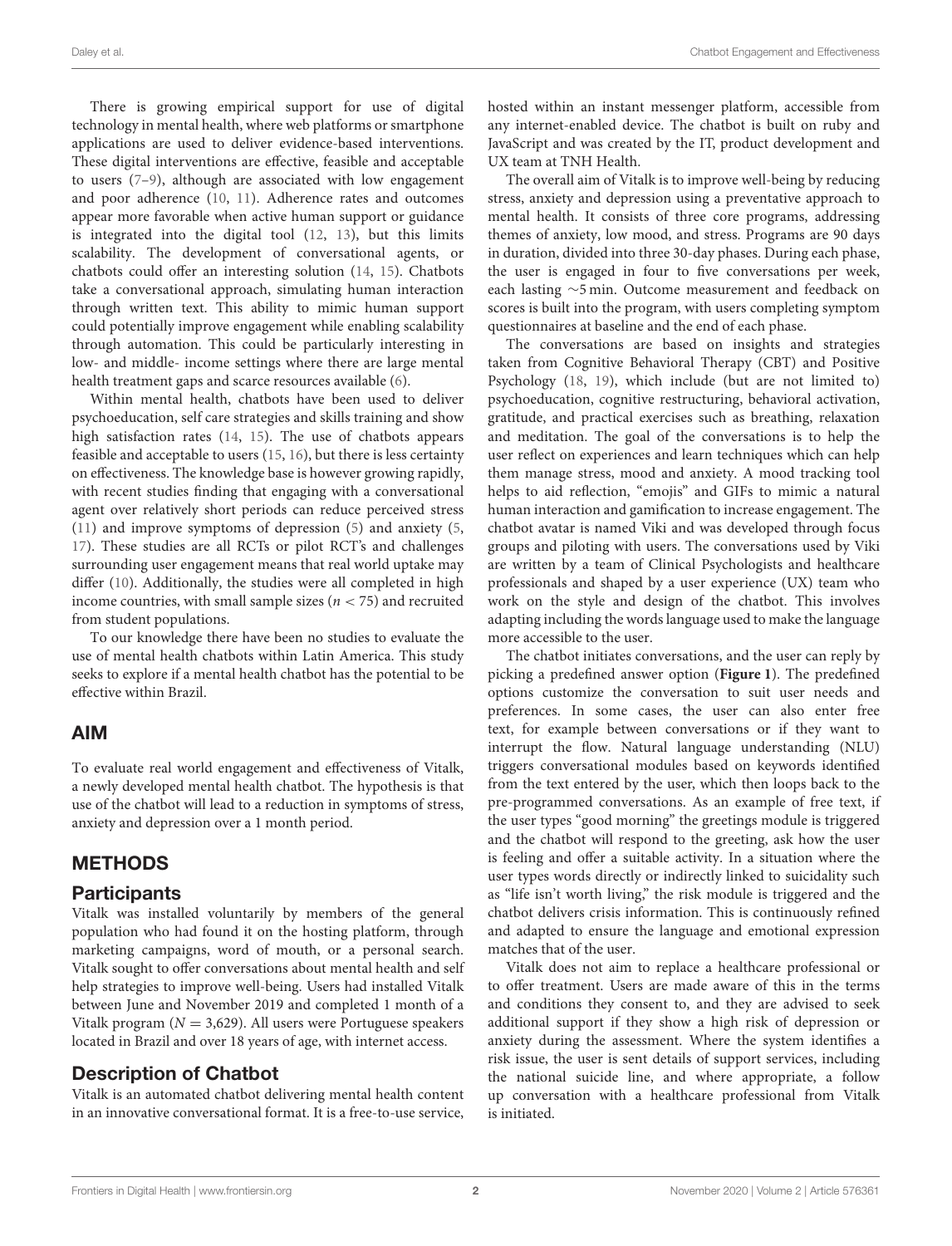

## <span id="page-3-0"></span>MEASURES

## Generalized Anxiety Disorder (GAD-7)

The GAD-7 is a 7-item self-report scale used to assess anxiety symptoms over the past 2 weeks (e.g., how often have you been bothered by feeling afraid something awful might happen). Scores range from 0 (not at all) to 3 (nearly every day) with a total of 21. The total scores are divided into four categories: none (0–4), mild (5–9), moderate (10–14) and severe (15+) symptoms [\(20,](#page-7-1) [21\)](#page-7-2).

## The Patient Health Questionnaire (PHQ-9)

The PHQ-9 is a 9 item self-report scale that evaluates symptoms of depression over the past 2 weeks (e.g., how often have you been bothered by feeling down, depressed, or hopeless). Item response options use a Likert scale ranging from 0 (not at all) to 3 (nearly every day). Total scores are divided into five categories: none (0–4), mild (5–9), moderate (10– 14), moderately severe (15–19) and severe (20+) symptoms [\(22,](#page-7-3) [23\)](#page-7-4).

## Depression, Anxiety and Stress Scale (DASS-21) - Stress Subscale

The DASS-21 is a 21 item self-report questionnaire consisting of three scales to measure depression, anxiety, and stress. Only the stress subscale was used, this consists of seven items, and the user is asked how much each statement applies to them in the past week (e.g., I found it difficult to relax). Scores range from 0 (did not apply) to 3 (applied very much or most of the time). Total scores are doubled and divided into five categories: normal (0–14), mild (15–18), moderate (19–25), severe (26–33) and extremely severe (34+) levels of stress [\(24,](#page-7-5) [25\)](#page-7-6).

All scales have been translated into Brazilian Portuguese and are validated for use within this population.

## PROCEDURES

After installing Vitalk, users complete a sign-up process that includes consenting to their anonymized data being used for research purposes. The user is then engaged in a conversation with the chatbot, who welcomes them to Vitalk and together they complete the baseline outcome measures. User responses are recorded and scored by the chatbot, and the user receives customized feedback based on their scores. The user then chooses which of the three programs to complete, or they can ask the chatbot to recommend one based on their scores.

After a program has been selected, the core content is scheduled for delivery to the user over the course of 30 days. When new content is delivered, the user is alerted to a new message, and they choose whether to engage in the conversation. The responses of the user shape the conversation. Original content is delivered on the next scheduled day, regardless of previous engagement. The user can discontinue the program or close their account at any time.

At the end of phase one (day 30), the outcome measure corresponding to the active program is repeated (GAD-7 for the anxiety program, PHQ-9 for low mood, DASS-21 for stress). At this point, the user can continue with the program they are in or swap to another program if their goal has shifted. A full checkup consisting of all three measures is repeated at the end of the program (day 90).

For this study, we explored results from the first phase of each program to ascertain early engagement and explore initial effects.

## Data Collection and Privacy

The study involved real-world data obtained from an anonymous, non-clinical population. The users agreed to the terms of service and privacy policy when they signed up, which includes giving consent for their anonymized data to be used for research purposes. Access to the chatbot requires a login and is password protected, and data gathered by Vitalk is stored on a secure server. Data were extracted from the server, anonymized and provided to the authors for data analysis. Demographic data was collected by the hosting platform who provided this to TNH Health in an aggregated format.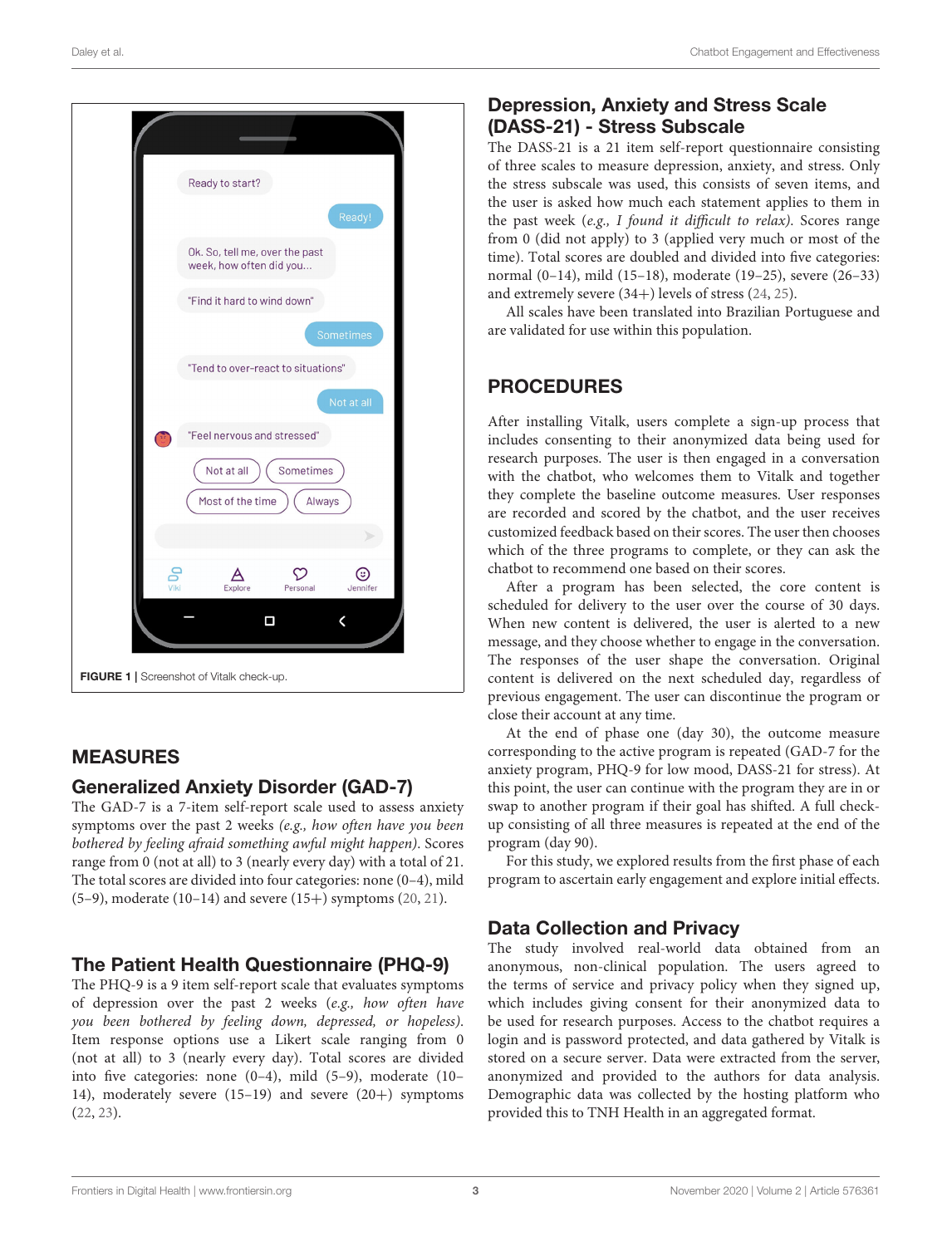#### Statistical Analysis

Three sets of univariate analyses were conducted with data collected from the GAD-7, PHQ-9 and DASS-21 stress scales. Engagement with Vitalk was quantified as a rate measure by dividing the number of messages sent by the number of days in the program. Descriptive statistics were used to describe centrality and distribution of pre-post scale values, severity of symptoms and engagement. To describe the magnitude of change across the intervention, average based change was quantified with Cohen's d and standard reference values (0.2: "small," 0.5: "medium," and  $\geq$ 0.8: "large" used to qualitatively describe the effect) [\(26\)](#page-7-7).

$$
d = (M_{post} - M_{pre})/S_{diff}
$$

Where  $M$  is the mean and  $S_{diff}$  is the standard deviation of the change in scale values across the intervention. For the PHQ-9 and GAD-7 scales, reliable change and clinical caseness was assessed. For each scale, the Reliable Change Index was calculated by multiplying the standard error of the difference by 1.96 [\(27\)](#page-7-8).

$$
SE_{diff} = S_{pre} \sqrt{2\sqrt{1-r}}
$$

 $S_{pre}$  is the standard deviation of pre-intervention values and  $r$  is the reliability obtained in validation studies of each scale [\(28\)](#page-7-9). To be considered reliable, change in scale values across the intervention had to exceed 5.9 for the PHQ-9 and 3.7 for the GAD-7.

Clinical caseness was examined by calculating the number of people who were above the clinical cut off at baseline and moved below this cut off at follow-up. The number of these people that experienced a reliable change was also quantified. A cut-off score of  $\geq$ 10 was used for the PHQ-9, and  $\geq$ 8 for the GAD-7.

Modeling of post scale values were completed with pre scale values and engagement included as predictor variables. Because the scales used can exhibit floor and ceiling effects with many observations at the upper value, tobit regression models were used to deal with the truncated nature of the data and limit biased estimates that can be obtained with Ordinary Least Squares Regression [\(29\)](#page-7-10). All statistical analyses were conducted in R version 3.5.3 [\(30\)](#page-7-11).

#### RESULTS

In total, 3,629 users were included in this study. They were located across Brazil; the majority were female (76%) and aged 18–24 years (52%) (536/1,648, 32.5%).

## Symptom Change

#### Less Anxiety Program

In total, 1,648 (45.4%) users completed the first phase of the anxiety program.

The average anxiety score (GAD-7) reduced from moderate anxiety (**[Table 1](#page-4-0)**) (mean 12.2,  $SD = 4.7$ ) to mild anxiety (mean 8.1, SD = 4.7). This reduction was  $-4.1 \pm 4.8$  [ $t_{(1,647)} = -34.3$ ,  $p < 0.001$ ) with Cohen's d = -0.85 indicating a large effect. The percentage of reliable improvement and reliable decline was

<span id="page-4-0"></span>TABLE 1 | Classification of anxiety symptoms pre- and post-intervention (% of participants in each classification using GAD-7).

|      | <b>None</b> | Mild        | Moderate    | <b>Severe</b> |
|------|-------------|-------------|-------------|---------------|
| Pre  | 58 (3.5%)   | 484 (29.4%) | 570 (34.6%) | 536 (32.5%)   |
| Post | 382 (23.2%) | 764 (46.4%) | 311 (18.9%) | 191 (11.6%)   |

<span id="page-4-1"></span>TABLE 2 | Classification of depression symptoms pre- and post-intervention (% of participants in each classification using PHQ-9).

|     | <b>None</b> | Mild                                     | <b>Moderate Moderately Severe</b> | <b>Severe</b> |
|-----|-------------|------------------------------------------|-----------------------------------|---------------|
| Pre |             | 43 (3.5%) 230 (18.5%) 249 (20.0%)        | 297 (23.9%)                       | 424 (34.1%)   |
|     |             | Post 210 (16.9%) 480 (38.6%) 250 (20.1%) | 156 (12.6%)                       | 147 (11.8%)   |

<span id="page-4-2"></span>TABLE 3 | Classification of stress symptoms pre- and post-intervention (% of participants in each classification using DASS-21 stress scale).

| <b>Normal</b>                                        | Mild | Moderate | <b>Severe</b> | <b>Extremely Severe</b> |
|------------------------------------------------------|------|----------|---------------|-------------------------|
| Pre 113 (15.3%) 72 (9.8%) 138 (18.7%) 242 (32.8%)    |      |          |               | 173 (23.4%)             |
| Post 349 (47.3%) 101 (13.7%) 122 (16.5%) 112 (15.2%) |      |          |               | 54 (7.3%)               |

equal to 52.2 and 4.7%, respectively. In terms of clinical caseness, 655 (49.0%) users who were above the clinical cut-off at baseline moved to below clinical cut-off at follow up [GAD-7  $\geq$  8), 557 (41.6%) of whom also showed reliable improvement].

#### Better Mood Program

In total 1,243 users (34.3%) completed the first phase of the depression program.

The average depression score (PHQ-9) reduced from a moderately severe level (mean 15.9,  $SD = 6.5$ ) to a moderate level (mean 10.4, SD = 6.5) (**[Table 2](#page-4-1)**). This reduction was −5.5  $\pm$  6.0  $[t_{(1,242)} = -31.9, p < 0.001)$  with Cohen's  $d = -0.91$ indicating a large effect. The percentage of reliable improvement and reliable decline was equal to 45.1 and 2.3%, respectively. In terms of clinical caseness 449 (46.3%) of users who were above the clinical cut-off at baseline moved to below clinical cut-off at follow up (PHQ-9 total score  $\geq$ 10), of whom 370 (38.1%) also showed reliable improvement.

#### Less Stress Program

In total, 738 users (20.34%) completed the first phase of the stress program.

Within this period, the average stress score (DASS-21 stress scale) was reduced from severe levels (mean 25.8, SD 9.1) to mild levels (mean 17.5,  $SD = 9.3$ ) (**[Table 3](#page-4-2)**). This reduction was  $-8.3 \pm 10.3$  [ $t_{(737)} = -21.9$ ,  $p < 0.001$ ] with Cohen's d = -0.81 indicating a large effect. The percentage of reliable improvement and reliable decline was equal to 60.3 and 9.2%, respectively.

#### Engagement

In terms of engagement, the average number of responses sent by users to Vitalk per day (total responses divided by days in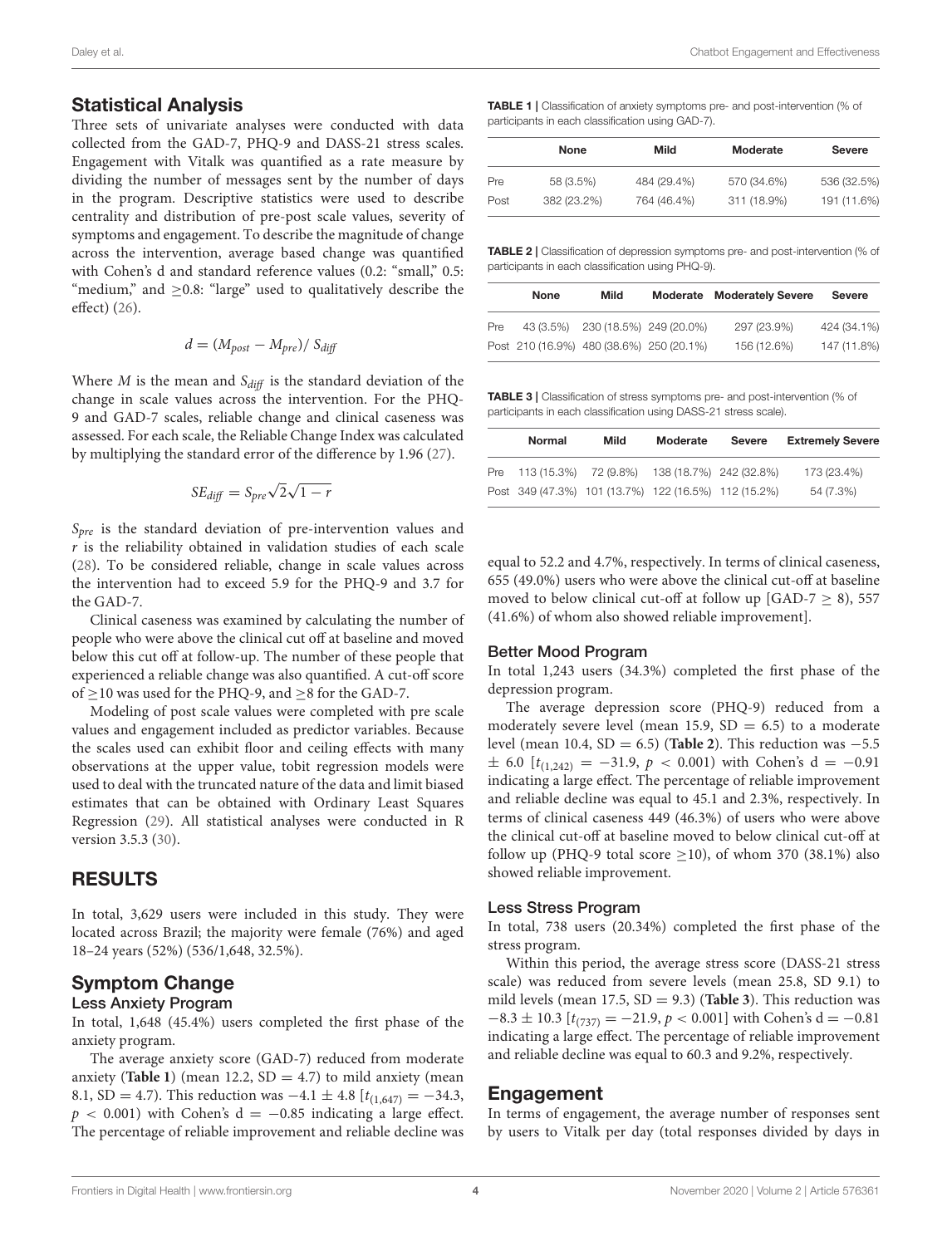<span id="page-5-0"></span>TABLE 4 | Tobit regression models quantifying the effect of pre-intervention values and engagement with Vitalk as predictors of post-intervention anxiety, depression and stress values.

|                                         | Anxiety (0–21)<br>GAD-7   | Depression<br>$(0 - 27)$<br>PHQ-9         | <b>Stress (0-42)</b><br><b>DASS-21</b>    |
|-----------------------------------------|---------------------------|-------------------------------------------|-------------------------------------------|
| Base Model: No interaction Standardized | coefficients<br>$(\beta)$ | Standardized<br>coefficients<br>$(\beta)$ | Standardized<br>coefficients<br>$(\beta)$ |
| Intercept                               | $8.1***$                  | $10.4***$                                 | $17.2***$                                 |
| Pre                                     | $22***$                   | $3.8***$                                  | $3.4***$                                  |
| Engagement                              | $-0.33**$                 | $-0.46**$                                 | 0.11                                      |
| <b>Full Model: With interaction</b>     |                           |                                           |                                           |
| Intercept                               | $8.1***$                  | $10.4***$                                 | $17.2***$                                 |
| Pre                                     | $22***$                   | $3.7***$                                  | $3.4***$                                  |
| Engagement                              | $-0.33**$                 | $-0.45**$                                 | 0.13                                      |
| Interaction (Pre: Engagement)           | $-0.07$                   | $-0.26$                                   | $-0.19$                                   |

Pre and engagement variables were standardized by subtracting mean and dividing by the standard deviation. \*\*\*p < 0.001, \*\*p < 0.01.

program) within the first phase of the program was 8.17 (SD, 3.67), with a range of between 0.29 and 40.25 responses.

Tobit regression models were used to assess the effects of engagement on intervention effectiveness after controlling for pre-intervention values (**[Table 4](#page-5-0)**). Increased engagement resulted in improved post-intervention values for anxiety and depression  $(p < 0.01)$  but not stress  $(p = 0.716)$ . No interaction effect was identified between engagement and pre-intervention values for any of the outcomes measured ( $p \ge 0.08$ ).

#### **DISCUSSION**

Initial results indicate that the use of a mental health chatbot within this population can engage users and significantly reduce symptoms of anxiety, depression and levels of stress. Higher engagement with the chatbot, as measured by the number of responses sent by the user was also found to predict lower anxiety and depressive symptoms at follow up. To our knowledge this is the first study to examine the use of a mental health chatbot in Latin America, and results appear promising.

The majority of the sample were adult females under 24 years of age (52% 18–24 years, 76% female). This differed somewhat to the typical demographic profile of the host platform (29% 25– 34 years, 54% female) [\(31\)](#page-7-12) but it is not clear if this reflects the chatbot appealing more to this demographic, differing mental health prevalence rates [\(32\)](#page-7-13), levels of help seeking behavior [\(33\)](#page-7-14) or marketing bias.

Baseline levels of anxiety and depression were significantly higher than would be expected in the general population in Brazil based on previous research using the same measures [\(34,](#page-7-15) [35\)](#page-7-16). This was not unexpected given users had actively sought out a mental health tool but does indicate that Vitalk is able to successfully reach its target audience and could be a useful way to engage individuals experiencing elevated stress and mental health symptoms. This finding fits with the idea that people recruited through methods that imply more active treatment-seeking such as a Google or Facebook search, present with high levels of anxiety and depression than through more passive methods [\(36\)](#page-7-17). Interestingly, those recruited by online advertisements have been found to have similar levels of depression and anxiety as those recruited from clinical settings, suggesting the chatbot could be a helpful way to widen access and identify those most at risk, facilitating access to appropriate professional support [\(36\)](#page-7-17).

Reliable improvements were found in all three programs with symptoms of anxiety, depression and stress reducing between baseline and follow up with large effect sizes. These findings are in line with other chatbot studies [\(5,](#page-6-4) [17,](#page-6-15) [37\)](#page-7-18) but with a much larger sample size and suggests applicability within Brazil. Interestingly, large numbers of users showed clinically significant, reliable change, moving from a clinical to non-clinical range for anxiety and depression as measured by the PHQ-9 and GAD-7. Whilst this requires follow-up and further investigation, these initial results are extremely promising. It is unclear why there is such a magnitude of change, but one hypothesis is that participants had independently sought out a mental health tool and so were likely to have high motivation and a readiness to change.

## **LIMITATIONS**

This study presents preliminary data obtained over a brief engagement period without a control group. While an early response is found to be a strong predictor of the treatment outcome [\(38\)](#page-7-19), there is a need to complete a more rigorous study with a control group and longer follow up before drawing any firm conclusions. It is hoped that the evidence presented in this paper will direct further clinical research and help in the planning of new technological interventions within this population.

Within this study, we had limited information on the users of Vitalk due to the method of data collection within the host platform. The lack of individual-level demographics limited the analysis. In future work it would be important to obtain more detailed information and a deeper understanding of users, for example, individual-level demographics and data on education levels and socio-economic status which may impact outcomes. It would also be interesting to explore if the users have had any psychological intervention in the past and if they are doing so currently. This would offer insight into who Vitalk is reaching, and if for example it is being used as an adjunct or follow on from therapy or as the only intervention being accessed. This would offer interesting learning for the wider health system.

Due to the study being retrospective, we defined engagement level as the average daily number of responses sent by the user, as this was the best measure based on the type of data available. However, this did not consider that some conversations are longer than others and the user may not be active every day. Exploring alternative engagement metrics would be useful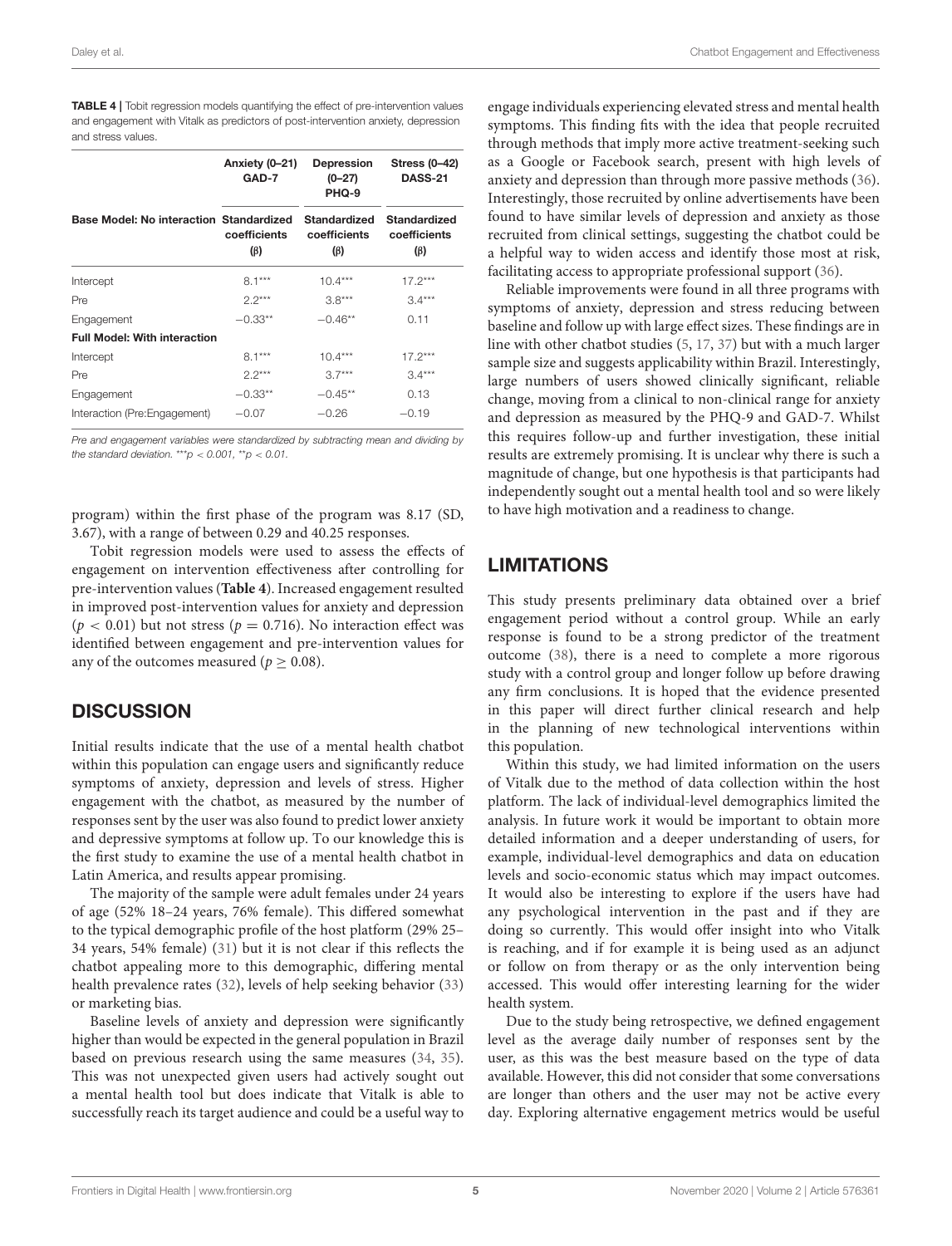to enrich our understanding of how the chatbot is used and would enable more comparison within the literature. Analyzing engagement for each conversation would also allow a more granular understanding of the impact of specific intervention techniques on symptom change. This would allow us to explore which are the most impactful components, whether this be the chatbot, mood tracking, specific cognitive behavioral techniques or a combination of all three.

#### **CONCLUSION**

As there is currently very little research on the use of chatbots in mental healthcare, particularly within low- and middleincome countries, these early findings are promising. The study highlights the potential of using such an innovative tool to engage users and offer an effective intervention to improve mental health in Brazil's general population. While findings show promise, more rigorous research is required before any firm conclusions can be drawn.

#### DATA AVAILABILITY STATEMENT

The data analyzed in this study is subject to the following licenses/restrictions: Access upon request due to confidential or commercially sensitive data sets. Data anonymized and for research purposes only. Requests to access these datasets should be directed to Ines Hungerbuehler, ines@tnh.health.

#### **REFERENCES**

- <span id="page-6-0"></span>1. Pan American Health Organization. The Burden of Mental Disorders in the Region of the Americas. Washington, DC: PAHO (2018).
- <span id="page-6-1"></span>2. Kohn R, Ali AA, Puac-Polanco V, Figueroa C, López-Soto V, Morgan K, et al. Mental health in the Americas: an overview of the treatment gap. Rev Panam Salud Publica. (2018) 42:e165. doi: [10.26633/RPSP.2018.165](https://doi.org/10.26633/RPSP.2018.165)
- <span id="page-6-2"></span>3. Andrade LH, Alonso J, Mneimneh Z, Wells JE, Al-Hamzawi A, Borges G, et al. Barriers to mental health treatment: results from the WHO World Mental Health surveys. Psychol Med. (2014) 44:1303–17. doi: [10.1017/S0033291713001943](https://doi.org/10.1017/S0033291713001943)
- <span id="page-6-3"></span>4. Fukuda CC, Penso MA, do Amparo DM, de Almeida BC, de Aquino Morais C. Mental health of young Brazilians: barriers to professional help-seeking. Estud Psicol. (2016) 33:355–65. doi: [10.1590/1982-02752016000200017](https://doi.org/10.1590/1982-02752016000200017)
- <span id="page-6-4"></span>5. Fitzpatrick KK, Darcy A, Vierhile M. Delivering cognitive behavior therapy to young adults with symptoms of depression and anxiety using a fully automated conversational agent (Woebot): a randomized controlled trial. JMIR Mental Health. (2017) 4:e19. doi: [10.2196/mental.7785](https://doi.org/10.2196/mental.7785)
- <span id="page-6-5"></span>6. Menezes P, Quayle J, Garcia Claro H, da Silva S, Brandt LR, Diez-Canseco F, et al. Use of a mobile phone app to treat depression comorbid with hypertension or diabetes: a pilot study in Brazil and Peru. JMIR Ment Health. (2019) 6:e11698. doi: [10.2196/11698](https://doi.org/10.2196/11698)
- <span id="page-6-6"></span>7. Torous J, Chan SR, Tan SY-M, Behrens J, Mathew I, Conrad EJ, et al. Patient smartphone ownership and interest in mobile apps to monitor symptoms of mental health conditions: a survey in four geographically distinct psychiatric clinics. JMIR Mental Health. (2014) 1:e5. doi: [10.2196/mental.4004](https://doi.org/10.2196/mental.4004)
- 8. Firth J, Torous J, Nicholas J, Carney R, Rosenbaum S, Sarris J. Can smartphone mental health interventions reduce symptoms of anxiety? A meta-analysis of randomized controlled trials. J Affect Disord. (2017) 218:15– 22. doi: [10.1016/j.jad.2017.04.046](https://doi.org/10.1016/j.jad.2017.04.046)
- <span id="page-6-7"></span>9. Davies EB, Bethan Davies E, Morriss R, Glazebrook C. Computerdelivered and web-based interventions to improve depression, anxiety, and

#### ETHICS STATEMENT

Ethical review and approval was not required for the study on human participants in accordance with the local legislation and institutional requirements. Written informed consent for participation was not required for this study in accordance with the national legislation and the institutional requirements.

#### AUTHOR CONTRIBUTIONS

KD and IH contributed substantially to the conception and design of the study, the acquisition of data, and writing of the paper. KC and HC provided critical review and significant contribution to the manuscript. PS completed data analysis. MK contributed to initial study design. All authors contributed to the article and approved the submitted version.

#### FUNDING

TNH Health provided funding for the submission of this article.

#### ACKNOWLEDGMENTS

Special thanks to Raphael Mota for supporting us in the data extraction and to Aimee da Silva Ferreira who created our graphics. Thanks also to the team at TNH Health, who developed this technology.

psychological well-being of university students: a systematic review and metaanalysis. J Med Int Res. (2014) 16:e130. doi: [10.2196/jmir.3142](https://doi.org/10.2196/jmir.3142)

- <span id="page-6-8"></span>10. Torous J, Nicholas J, Larsen ME, Firth J, Christensen H. Clinical review of user engagement with mental health smartphone apps: evidence, theory and improvements. Evid Based Ment Health. (2018) 21:116–9. doi: [10.1136/eb-2018-102891](https://doi.org/10.1136/eb-2018-102891)
- <span id="page-6-9"></span>11. Ly KH, Ly A-M, Andersson G. A fully automated conversational agent for promoting mental well-being: a pilot RCT using mixed methods. Internet Interv. (2017) 10:39–46. doi: [10.1016/j.invent.2017.10.002](https://doi.org/10.1016/j.invent.2017.10.002)
- <span id="page-6-10"></span>12. Johansson R, Andersson G. Internet-based psychological treatments for depression. Expert Rev Neurother. (2012) 12:861–9; quiz 870. doi: [10.1586/ern.12.63](https://doi.org/10.1586/ern.12.63)
- <span id="page-6-11"></span>13. Baumeister H, Reichler L, Munzinger M, Lin J. The impact of guidance on Internet-based mental health interventions — A systematic review. Internet Interv. (2014) 1:205–15. doi: [10.1016/j.invent.2014.08.003](https://doi.org/10.1016/j.invent.2014.08.003)
- <span id="page-6-12"></span>14. Suganuma S, Sakamoto D, Shimoyama H. An embodied conversational agent for unguided internet-based cognitive behavior therapy in preventative mental health: feasibility and acceptability pilot trial. JMIR Mental Health. (2018) 5:e10454. doi: [10.2196/10454](https://doi.org/10.2196/10454)
- <span id="page-6-13"></span>15. Vaidyam AN, Wisniewski H, Halamka JD, Kashavan MS, Torous JB. Chatbots and conversational agents in mental health: a review of the psychiatric landscape. Can J Psychiatry. (2019) 64:456–64. doi: [10.1177/0706743719828977](https://doi.org/10.1177/0706743719828977)
- <span id="page-6-14"></span>16. Gaffney H, Mansell W, Tai S. Conversational agents in the treatment of mental health problems: mixed-method systematic review. JMIR Ment Health. (2019) 6:e14166. doi: [10.2196/14166](https://doi.org/10.2196/14166)
- <span id="page-6-15"></span>17. Fulmer R, Joerin A, Gentile B, Lakerink L, Rauws M. Using psychological artificial intelligence (Tess) to relieve symptoms of depression and anxiety: randomized controlled trial. JMIR Mental Health. (2018) 5:e64. doi: [10.2196/mental.9782](https://doi.org/10.2196/mental.9782)
- <span id="page-6-16"></span>18. Seligman MEP. Building human strength: psychology's forgotten mission. APA Monitor. (1998) 29. doi: [10.1037/e529932010-003](https://doi.org/10.1037/e529932010-003)